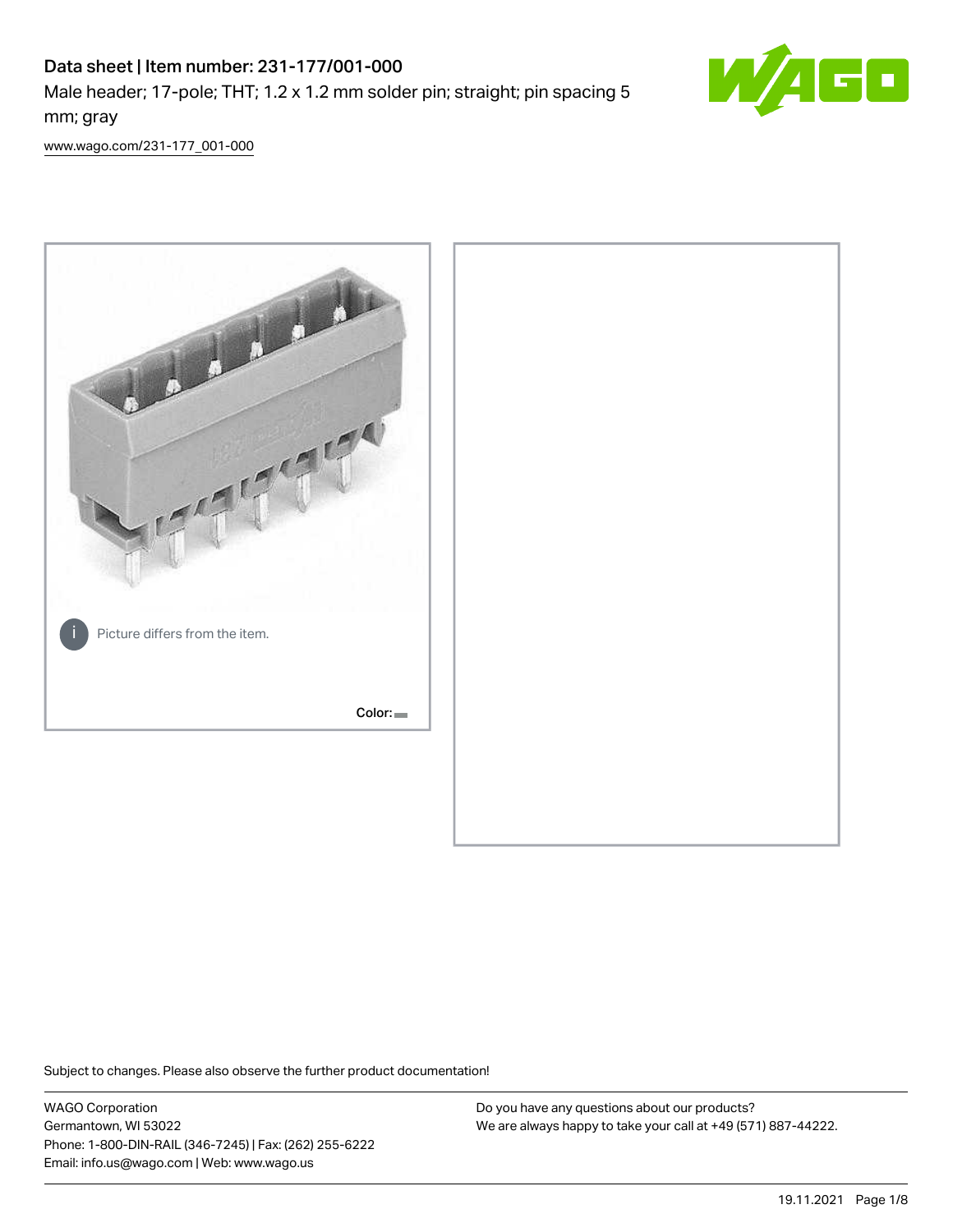

Dimensions in mm

 $L =$  (pole no.  $-1$ ) x pin spacing  $+8.2$  mm

#### Item description

- **Horizontal or vertical PCB mounting via straight or angled solder pins**
- 1.2 x 1.2 mm solder pins allow nominal current up to 16 A, enhancing stability of shorter headers
- $\blacksquare$ With coding fingers

#### Data Notes

Safety information 1 The MCS – MULTI CONNECTION SYSTEM includes connectors

Subject to changes. Please also observe the further product documentation!  $\nu$ 

WAGO Corporation Germantown, WI 53022 Phone: 1-800-DIN-RAIL (346-7245) | Fax: (262) 255-6222 Email: info.us@wago.com | Web: www.wago.us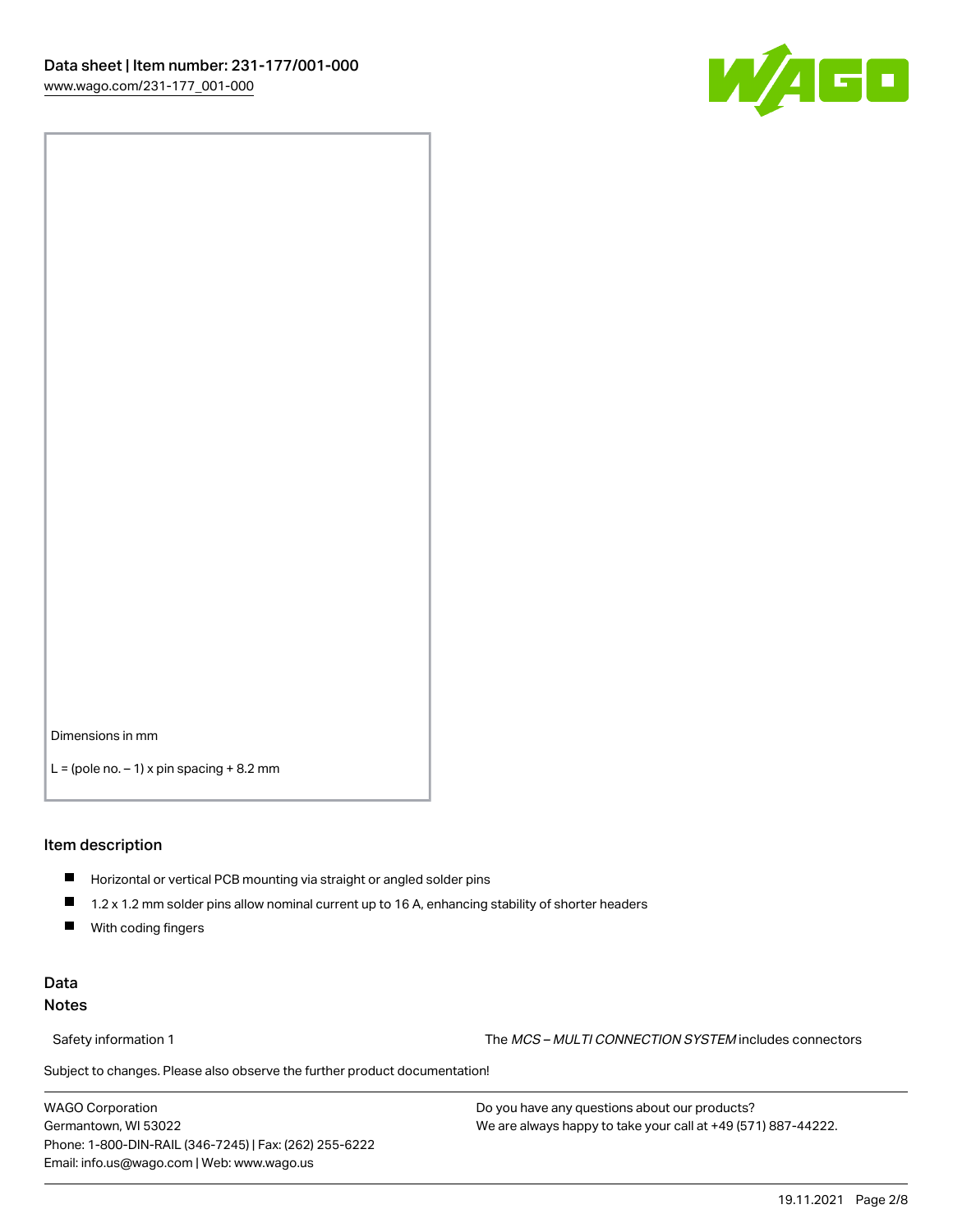

without breaking capacity in accordance with DIN EN 61984. When

|           | used as intended, these connectors must not be connected<br>/disconnected when live or under load. The circuit design should<br>ensure header pins, which can be touched, are not live when<br>unmated.                                                             |
|-----------|---------------------------------------------------------------------------------------------------------------------------------------------------------------------------------------------------------------------------------------------------------------------|
| Variants: | Other pole numbers<br>3.8 mm pin projection for male headers with straight solder pins<br>Gold-plated or partially gold-plated contact surfaces<br>Other versions (or variants) can be requested from WAGO Sales or<br>configured at https://configurator.wago.com/ |

## Electrical data

#### IEC Approvals

| Ratings per                 | IEC/EN 60664-1                                            |
|-----------------------------|-----------------------------------------------------------|
| Rated voltage (III / 3)     | 250 V                                                     |
| Rated surge voltage (III/3) | 4 <sub>k</sub> V                                          |
| Rated voltage (III/2)       | 320 V                                                     |
| Rated surge voltage (III/2) | 4 <sub>k</sub> V                                          |
| Nominal voltage (II/2)      | 630 V                                                     |
| Rated surge voltage (II/2)  | 4 <sub>k</sub> V                                          |
| Rated current               | 16A                                                       |
| Legend (ratings)            | (III / 2) ≙ Overvoltage category III / Pollution degree 2 |

#### UL Approvals

| Approvals per                  | UL 1059 |
|--------------------------------|---------|
| Rated voltage UL (Use Group B) | 300 V   |
| Rated current UL (Use Group B) | 15 A    |
| Rated voltage UL (Use Group D) | 300 V   |
| Rated current UL (Use Group D) | 10 A    |

## Ratings per UL

| Rated voltage UL 1977 | 600 V |
|-----------------------|-------|
| Rated current UL 1977 |       |

## CSA Approvals

| Approvals per                   | ~~    |
|---------------------------------|-------|
| Rated voltage CSA (Use Group B) | 3UU 1 |

Subject to changes. Please also observe the further product documentation!

| <b>WAGO Corporation</b>                                | Do you have any questions about our products?                 |
|--------------------------------------------------------|---------------------------------------------------------------|
| Germantown, WI 53022                                   | We are always happy to take your call at +49 (571) 887-44222. |
| Phone: 1-800-DIN-RAIL (346-7245)   Fax: (262) 255-6222 |                                                               |
| Email: info.us@wago.com   Web: www.wago.us             |                                                               |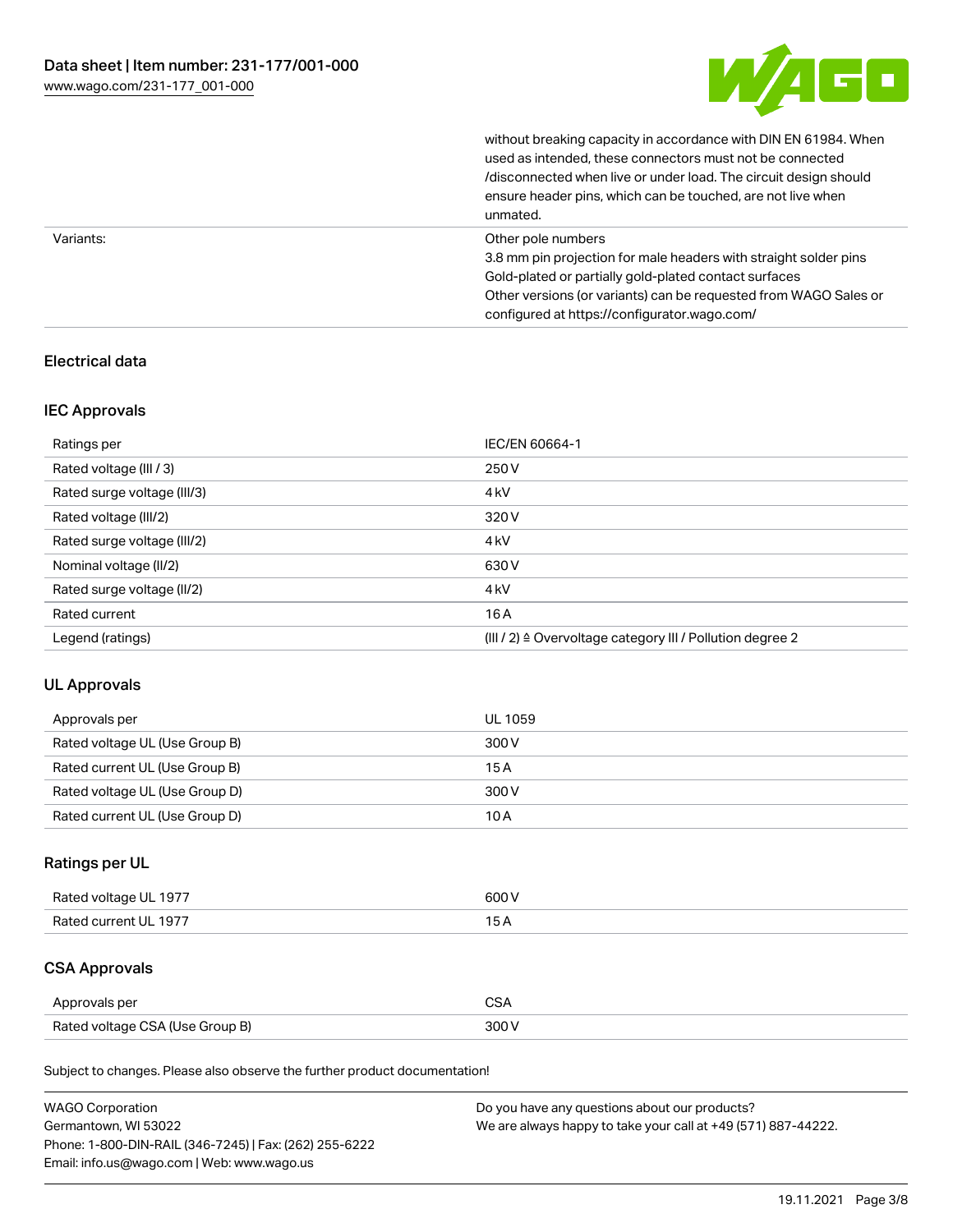[www.wago.com/231-177\\_001-000](http://www.wago.com/231-177_001-000)



| Rated current CSA (Use Group B) | 15 A  |
|---------------------------------|-------|
| Rated voltage CSA (Use Group D) | 300 V |
| Rated current CSA (Use Group D) | 10 A  |

#### Connection data

| Total number of potentials |  |
|----------------------------|--|
| Number of connection types |  |
| Number of levels           |  |

## Connection 1

| Number of poles |  |
|-----------------|--|
|                 |  |

#### Physical data

| Pin spacing                          | 5 mm / 0.197 inch    |
|--------------------------------------|----------------------|
| Width                                | 88.2 mm / 3.472 inch |
| Height                               | 17 mm / 0.669 inch   |
| Height from the surface              | 12 mm / 0.472 inch   |
| Depth                                | 8.4 mm / 0.331 inch  |
| Solder pin length                    | 5 <sub>mm</sub>      |
| Solder pin dimensions                | $1.2 \times 1.2$ mm  |
| Drilled hole diameter with tolerance | $17^{(+0.1)}$ mm     |

#### Plug-in connection

| Contact type (pluggable connector) | Male connector/plug |
|------------------------------------|---------------------|
| Connector (connection type)        | for PCB             |
| Mismating protection               | No                  |
| Mating direction to the PCB        | 90°                 |
| Locking of plug-in connection      | Without             |

## PCB contact

| PCB Contact                         | тнт                                      |
|-------------------------------------|------------------------------------------|
| Solder pin arrangement              | over the entire male connector (in-line) |
| Number of solder pins per potential |                                          |

Subject to changes. Please also observe the further product documentation!

WAGO Corporation Germantown, WI 53022 Phone: 1-800-DIN-RAIL (346-7245) | Fax: (262) 255-6222 Email: info.us@wago.com | Web: www.wago.us Do you have any questions about our products? We are always happy to take your call at +49 (571) 887-44222.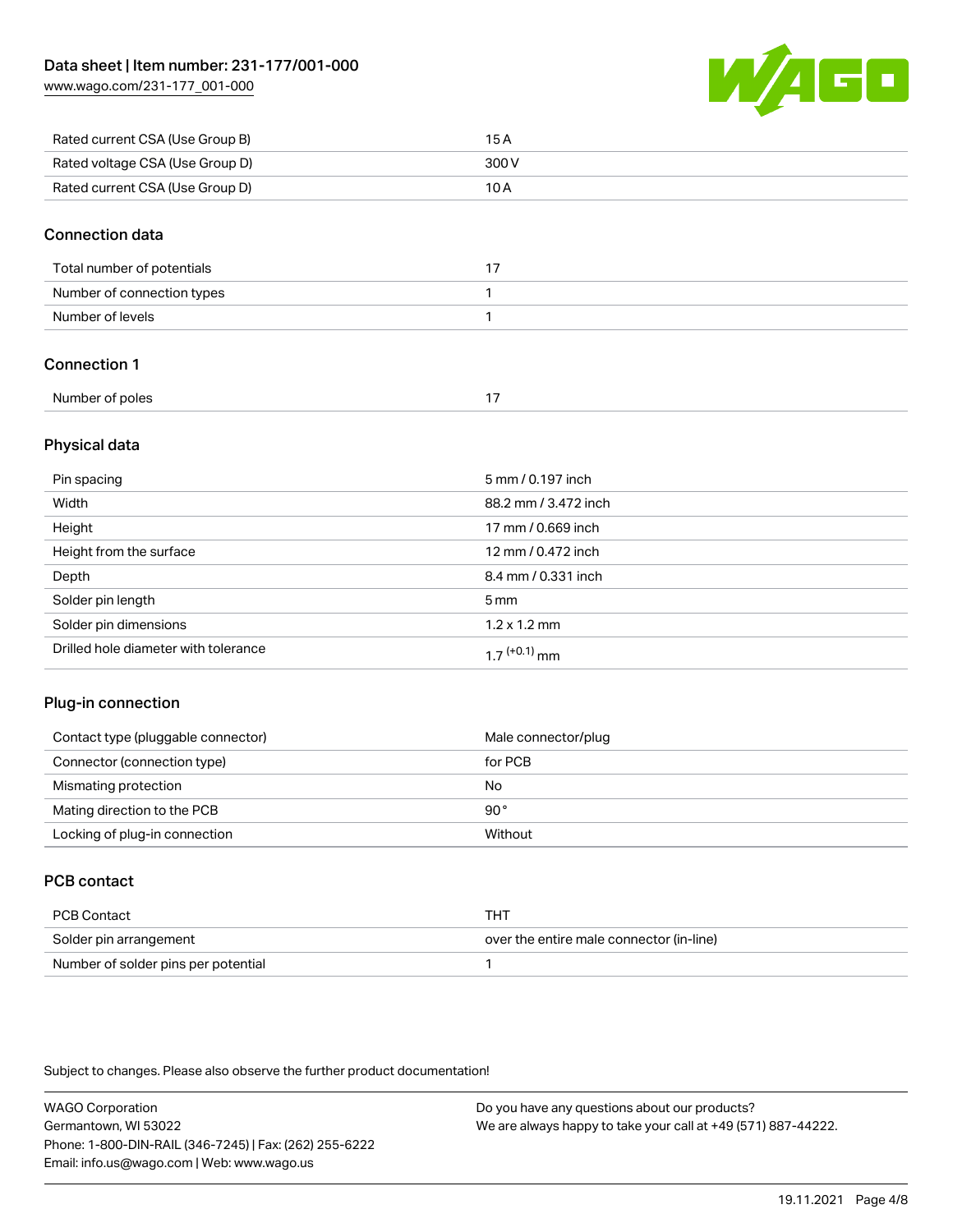

#### Material data

| Color                       | gray                                   |
|-----------------------------|----------------------------------------|
| Material group              |                                        |
| Insulation material         | Polyamide (PA66)                       |
| Flammability class per UL94 | V <sub>0</sub>                         |
| Contact material            | Electrolytic copper (E <sub>Cu</sub> ) |
| Contact plating             | tin-plated                             |
| Fire load                   | $0.096$ MJ                             |
| Weight                      | 6.4 g                                  |
|                             |                                        |

#### Environmental requirements

| Limit temperature range | $+100 °C$<br>-60 |
|-------------------------|------------------|
|-------------------------|------------------|

## Commercial data

| Product Group         | 3 (Multi Conn. System) |
|-----------------------|------------------------|
| PU (SPU)              | 50 Stück               |
| Packaging type        | box                    |
| Country of origin     | PL                     |
| <b>GTIN</b>           | 4044918928786          |
| Customs tariff number | 8536694040             |

#### Approvals / Certificates

#### Country specific Approvals

| Logo | Approval                               | <b>Additional Approval Text</b> | Certificate<br>name |
|------|----------------------------------------|---------------------------------|---------------------|
|      | CВ<br><b>DEKRA Certification B.V.</b>  | IEC 61984                       | NL-39756            |
|      | <b>CSA</b><br>DEKRA Certification B.V. | C <sub>22.2</sub>               | 1466354             |

#### Ship Approvals

|      |                             |                                 | Certificate |
|------|-----------------------------|---------------------------------|-------------|
| Logo | Approval                    | <b>Additional Approval Text</b> | name        |
|      | <b>ABS</b>                  | $\overline{\phantom{0}}$        | -19         |
|      | American Bureau of Shipping |                                 | HG1869876-  |

Subject to changes. Please also observe the further product documentation!

| <b>WAGO Corporation</b>                                | Do you have any questions about our products?                 |
|--------------------------------------------------------|---------------------------------------------------------------|
| Germantown, WI 53022                                   | We are always happy to take your call at +49 (571) 887-44222. |
| Phone: 1-800-DIN-RAIL (346-7245)   Fax: (262) 255-6222 |                                                               |
| Email: info.us@wago.com   Web: www.wago.us             |                                                               |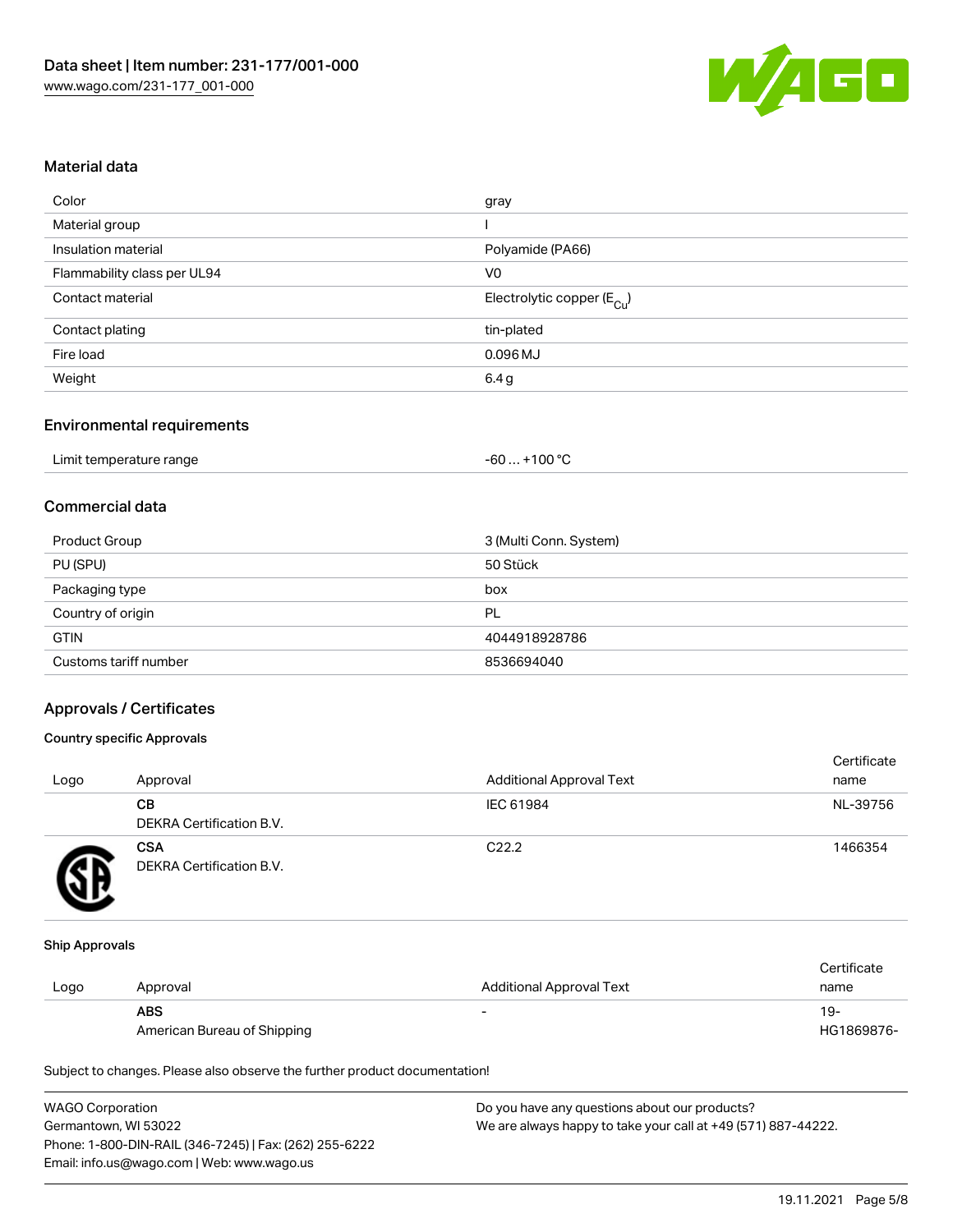

| <b>ABS</b>          |                                                         |                                 | <b>PDA</b>          |
|---------------------|---------------------------------------------------------|---------------------------------|---------------------|
|                     | BV<br>Bureau Veritas S.A.                               | IEC 60998                       | 11915/D0<br>BV      |
| VERITAS             | <b>DNV GL</b><br>Det Norske Veritas, Germanischer Lloyd |                                 | TAE000016Z          |
| <b>UL-Approvals</b> |                                                         |                                 |                     |
| Logo                | Approval                                                | <b>Additional Approval Text</b> | Certificate<br>name |
|                     | UL<br>Underwriters Laboratories Inc.                    | <b>UL 1059</b>                  | E45172              |
|                     | UR<br>Underwriters Laboratories Inc.                    | <b>UL 1977</b>                  | E45171              |
|                     |                                                         |                                 |                     |

#### Counterpart

| <b>CALLED</b> | Item no.231-117/026-000<br>Female plug; 17-pole; 12 AWG max; pin spacing 5 mm; 1 conductor per pole; gray | www.wago.com/231-117/026-000 |
|---------------|-----------------------------------------------------------------------------------------------------------|------------------------------|
|               |                                                                                                           |                              |

#### Optional accessories

| Coding             |                                                                  |                      |
|--------------------|------------------------------------------------------------------|----------------------|
| Intermediate plate |                                                                  |                      |
|                    | Item no.: 231-500<br>Spacer; for formation of groups; light gray | www.wago.com/231-500 |
| Coding             |                                                                  |                      |
| 100                | Item no.: 231-129<br>Coding key; snap-on type; light gray        | www.wago.com/231-129 |

Subject to changes. Please also observe the further product documentation!

WAGO Corporation Germantown, WI 53022 Phone: 1-800-DIN-RAIL (346-7245) | Fax: (262) 255-6222 Email: info.us@wago.com | Web: www.wago.us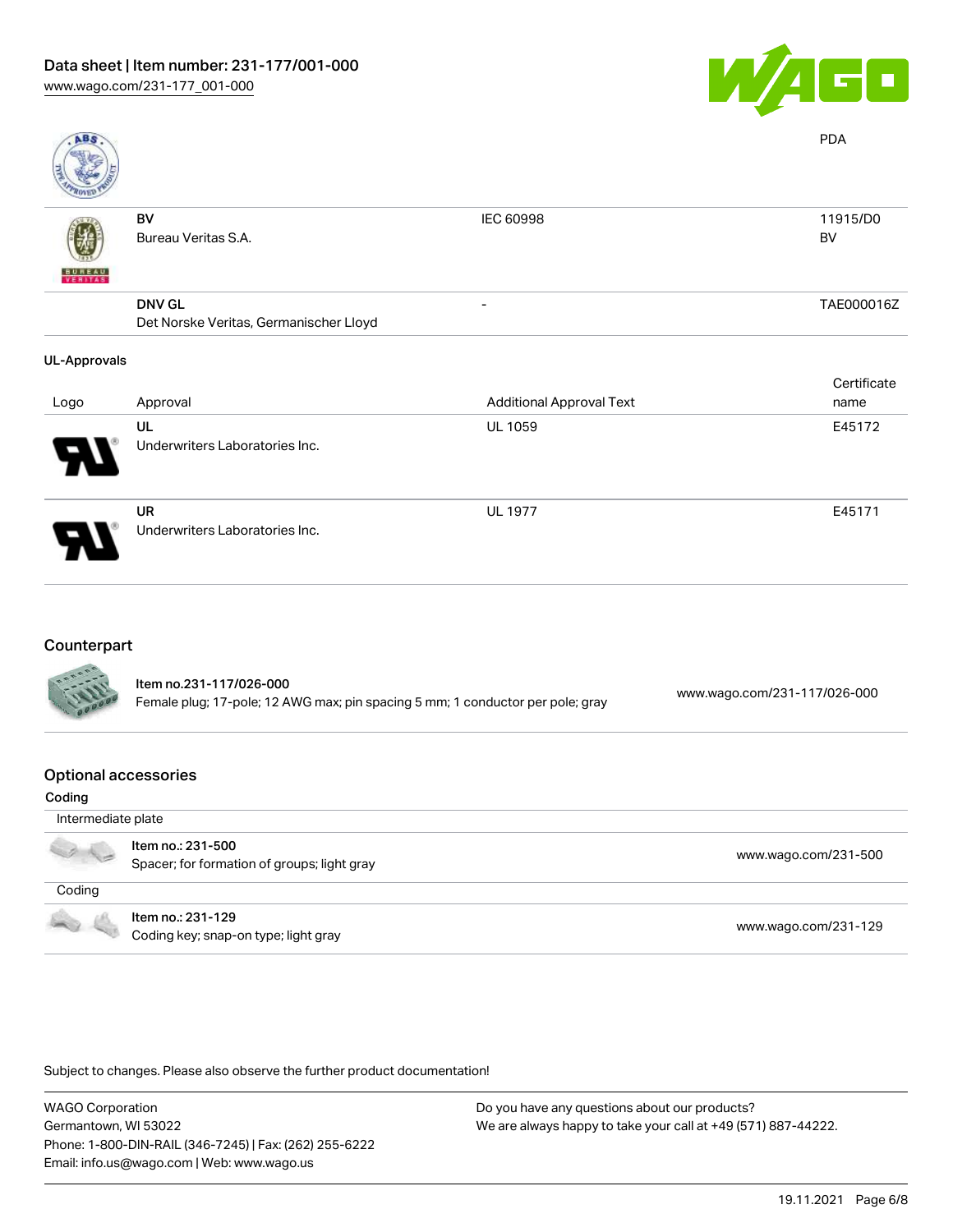

#### **Downloads** Documentation

| <b>Additional Information</b>                                                                                                                                          |            |               |          |
|------------------------------------------------------------------------------------------------------------------------------------------------------------------------|------------|---------------|----------|
| Technical explanations                                                                                                                                                 | 2019 Apr 3 | pdf<br>2.0 MB | Download |
|                                                                                                                                                                        |            |               |          |
| <b>CAD files</b>                                                                                                                                                       |            |               |          |
| CAD data                                                                                                                                                               |            |               |          |
| 2D/3D Models 231-177/001-000                                                                                                                                           |            | URL           | Download |
| <b>CAE</b> data                                                                                                                                                        |            |               |          |
| EPLAN Data Portal 231-177/001-000                                                                                                                                      |            | URL           | Download |
| ZUKEN Portal 231-177/001-000                                                                                                                                           |            | <b>URL</b>    | Download |
| EPLAN Data Portal 231-177/001-000                                                                                                                                      |            | URL           | Download |
| <b>PCB Design</b>                                                                                                                                                      |            |               |          |
| Symbol and Footprint 231-177/001-000                                                                                                                                   |            | URL           | Download |
| CAx data for your PCB design, consisting of "schematic symbols and PCB footprints",<br>allow easy integration of the WAGO component into your development environment. |            |               |          |

#### Supported formats:

- $\blacksquare$ Accel EDA 14 & 15
- $\blacksquare$ Altium 6 to current version
- $\blacksquare$ Cadence Allegro
- $\blacksquare$ **DesignSpark**
- $\blacksquare$ Eagle Libraries
- $\blacksquare$ KiCad
- $\blacksquare$ Mentor Graphics BoardStation
- $\blacksquare$ Mentor Graphics Design Architect
- $\blacksquare$ Mentor Graphics Design Expedition 99 and 2000
- $\blacksquare$ OrCAD 9.X PCB and Capture
- $\blacksquare$ PADS PowerPCB 3, 3.5, 4.X, and 5.X
- $\blacksquare$ PADS PowerPCB and PowerLogic 3.0

Subject to changes. Please also observe the further product documentation!

WAGO Corporation Germantown, WI 53022 Phone: 1-800-DIN-RAIL (346-7245) | Fax: (262) 255-6222 Email: info.us@wago.com | Web: www.wago.us